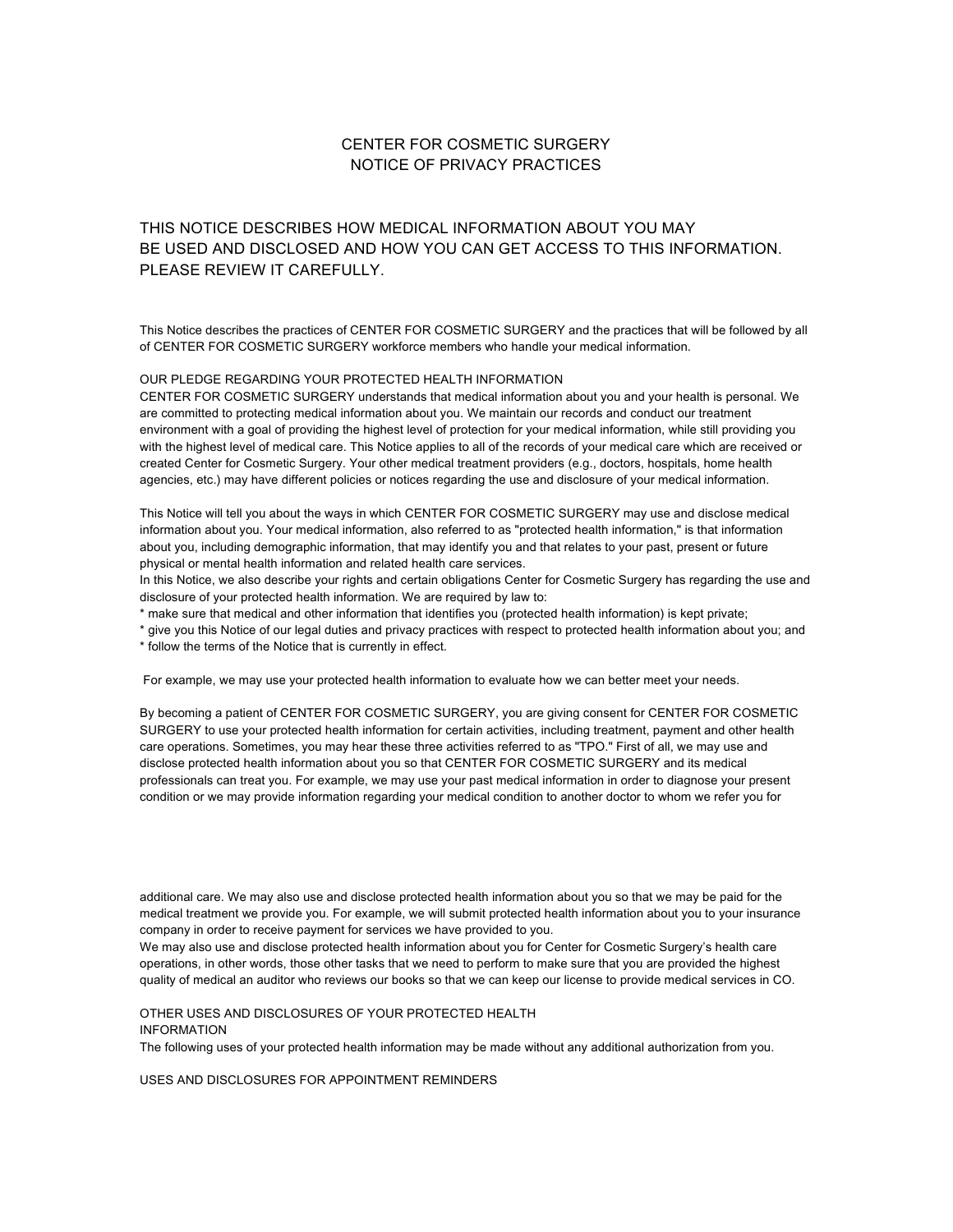We may use and disclose your medical information to contact you as a reminder that you have an appointment at the office. If you request that such communications be made confidentially, please contact our office in writing at 725 Heritage Road, Golden, CO 80401. We will accommodate all reasonable requests.

### USES AND DISCLOSURES TO OTHERS INVOLVED IN YOUR HEALTH CARE

We may disclose to a member of your family, a relative, a close friend, or any other person you identify, your protected health information that directly relates to that person's involvement in your medical care. If you are unable to agree or object to this disclosure, we may disclose such information as necessary if we determine that it is in your best interests based on our professional judgment. We may also use or disclose protected health information to notify or assist in notifying a family member, personal representative or any other person that is responsible for your care of your location, general condition, or death. Finally, we may use or disclose your protected health information to an authorized public or private entity to assist in disaster relief efforts and to coordinate uses and disclosures to family or other individuals involved in your health care.

### USES AND DISCLOSURES IN EMERGENCY SITUATIONS

We may use or disclose your protected health information in an emergency treatment situation. If this happens, your physician will attempt to obtain your acknowledgment of this Notice as soon as reasonably practicable after the delivery of treatment.

## USES AND DISCLOSURES FOR HEALTH-RELATED BENEFITS OR SERVICES

From time to time, CENTER FOR COSMETIC SURGERY may use and disclose protected health information to tell you about certain health-related benefits or services that may be of interest to you.

### USES AND DISCLOSURES REQUIRED BY LAW

We will use or disclose protected health information about you when required to do so by federal, state, or local law. The use or disclosure will be made in compliance with the law and will be limited to the relevant requirements of the law. You will be notified, if the law requires us to do so, of any such uses or disclosures. We must make disclosures to you and when required by the Secretary of the Department of Health and Human Services to investigate or determine our compliance with the law.

### USES AND DISCLOSURES FOR PUBLIC HEALTH ACTIVITIES

We may disclose your protected health information for public health activities and disclosure for such purposes will be to a public health authority that is permitted by law to collect or receive the information. The disclosure will be made for purposes such as controlling disease, injury or disability. Disclosures to public health authorities may include disclosure to a foreign authority that is working with the public health authority.

### USES AND DISCLOSURES RELATED TO COMMUNICABLE DISEASES

We may disclose your protected health information, if authorized by law, to a person who may have been exposed to a communicable disease or may otherwise be at risk of contracting or spreading the disease or condition.

### DISCLOSURES FOR HEALTH OVERSIGHT ACTIVITIES

We may disclose protected health information to a health oversight agency for activities authorized by law. These activities include, for example, audits, investigations, and inspections. These activities are necessary for the government to monitor the health care system, the delivery of health care, government benefit programs, other government regulatory programs and civil rights laws.

#### DISCLOSURES OF ABUSE OR NEGLECT

We may disclose your protected health information to a public health authority authorized by law to receive reports of child abuse or neglect. In addition, we may disclose your protected health information if we believe that you have been a victim of abuse, neglect or domestic violence to a governmental entity or agency authorized to receive such information. In such cases, the disclosure will only be made in accordance with CO Law.

DISCLOSURES TO THE FOOD AND DRUG ADMINISTRATION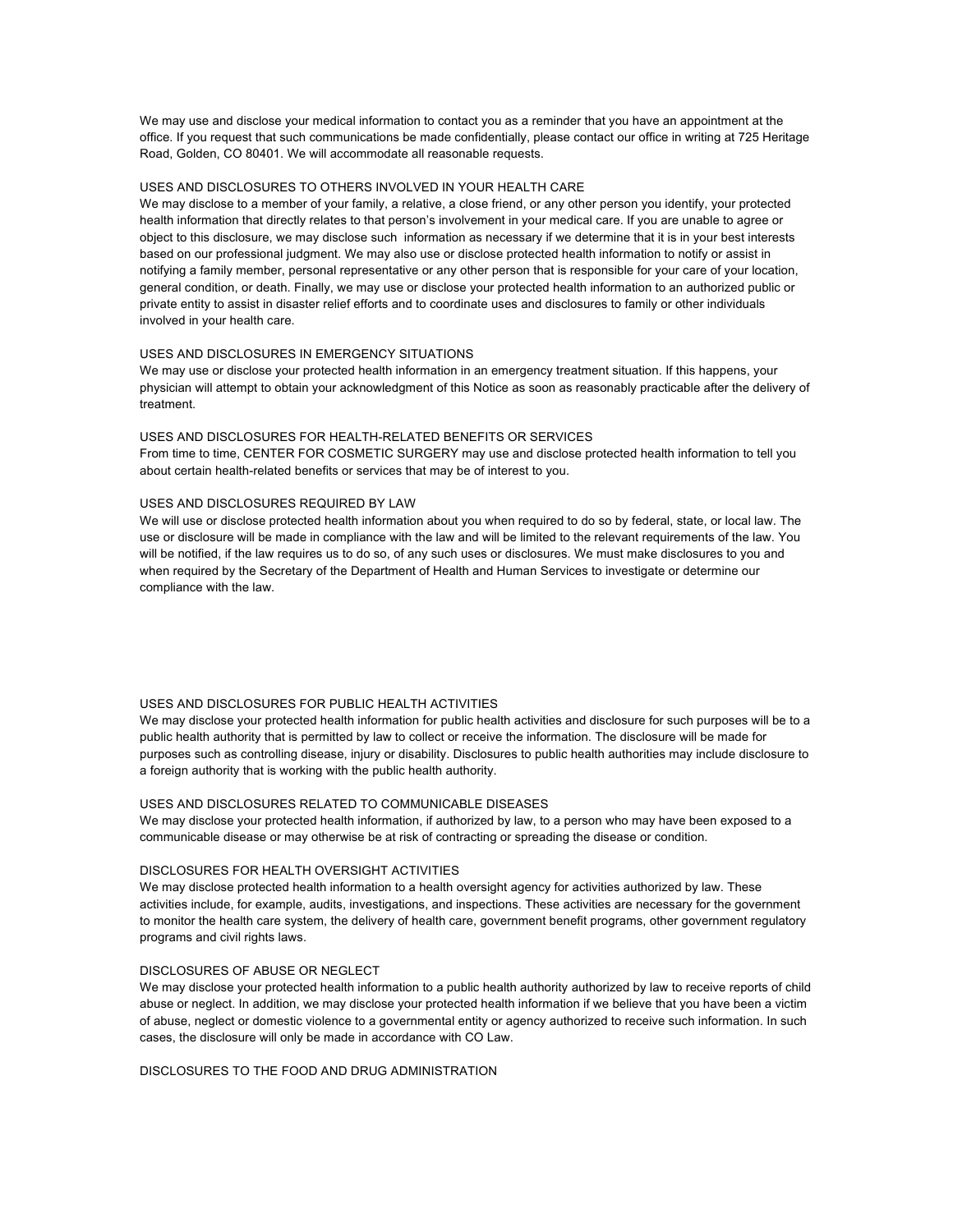We may disclose your protected health information to a person or company required by the Food and Drug Administration (FDA) to report adverse events, product defects or other problems, biologic product deviations, track products; to enable product recalls; to make repairs or replacements; or to conduct post-market surveillance, as required.

### DISCLOSURES FOR LAWSUITS AND DISPUTES

If you are involved in a lawsuit or a dispute, we may disclose protected health information about you in response to a court order or administrative order. We may also disclose protected health information about you in response to a subpoena, discovery request, or other lawful process by someone else involved in the dispute, but only if efforts have been made to tell you about the request or to obtain an order protecting the information requested.

#### DISCLOSURES TO LAW ENFORCEMENT

We may release protected health information if asked to do so by a law enforcement official, in response to a court order, subpoena, warrant, summons, or similar process.

Other related disclosures may include disclosures relating to individuals who are Armed Forces personnel, to national security and intelligence agencies, as well as disclosures to authorized federal officials for the protection of the President of the United States or other authorized persons or foreign heads of state.

### DISCLOSURES TO CORONERS, FUNERAL DIRECTORS, AND ORGAN DONATION

We may disclose protected health information about you to a coroner or medical examiner for identification purposes, determining cause of death or for the coroner or medical examiner to perform other duties required by law. We may also disclose protected health information about you to a funeral director in order to permit the funeral director to carry out legal duties, and may do so if death is reasonably anticipated. Your protected health information may also be disclosed for certain organ donations to which you may have agreed.

### DISCLOSURES FOR RESEARCH

We may disclose your protected health information to researchers when their research has been approved and protocols have been established to ensure the privacy of your information. We may also disclose a limited set of your information, as allowed under the law, for research purposes.

#### DISCLOSURES RELATED TO CRIMINAL ACTIVITY

We may disclose your protected health information, consistent with federal and CO laws, if we believe that the use or disclosure is necessary to prevent or lessen a serious or imminent threat to the health or safety of a person or the public, or if it is necessary for law enforcement authorities to identify or apprehend an individual.

#### DISCLOSURES FOR WORKERS' COMPENSATION

We may release protected health information about you for workers' compensation or similar programs. These programs provide benefits for work-related injuries or illness.

### YOUR RIGHTS REGARDING PROTECTED HEALTH INFORMATION ABOUT YOU.

Right to Inspect and Copy.

You have the right to inspect and copy protected health information that may be used to make decisions about your medical care. Usually this right includes both medical and billing records. You must submit your request in writing. If you request a copy of the information, we may charge a fee for the costs of copying mailing or other supplies associated with your request. Your request to inspect and copy your information may only be denied in very limited circumstances and you have a right to request that any such denial be reviewed.

#### Right to Request Restrictions.

You have the right to request that we restrict the use and disclosure of your protected health information for treatment, payment and health care operations. We are not required to agree to your request. If we do agree, we will comply with your request unless the information is needed to provide you emergency treatment. To request restrictions, you must make your request in writing to 725 Heritage Road, Golden, CO 80401 . In your request, you must tell us (1) what information you want to limit; (2) whether you want to limit our use, disclosure, or both; and (3) to whom you want the limits to apply.

Right to Confidential Communications.